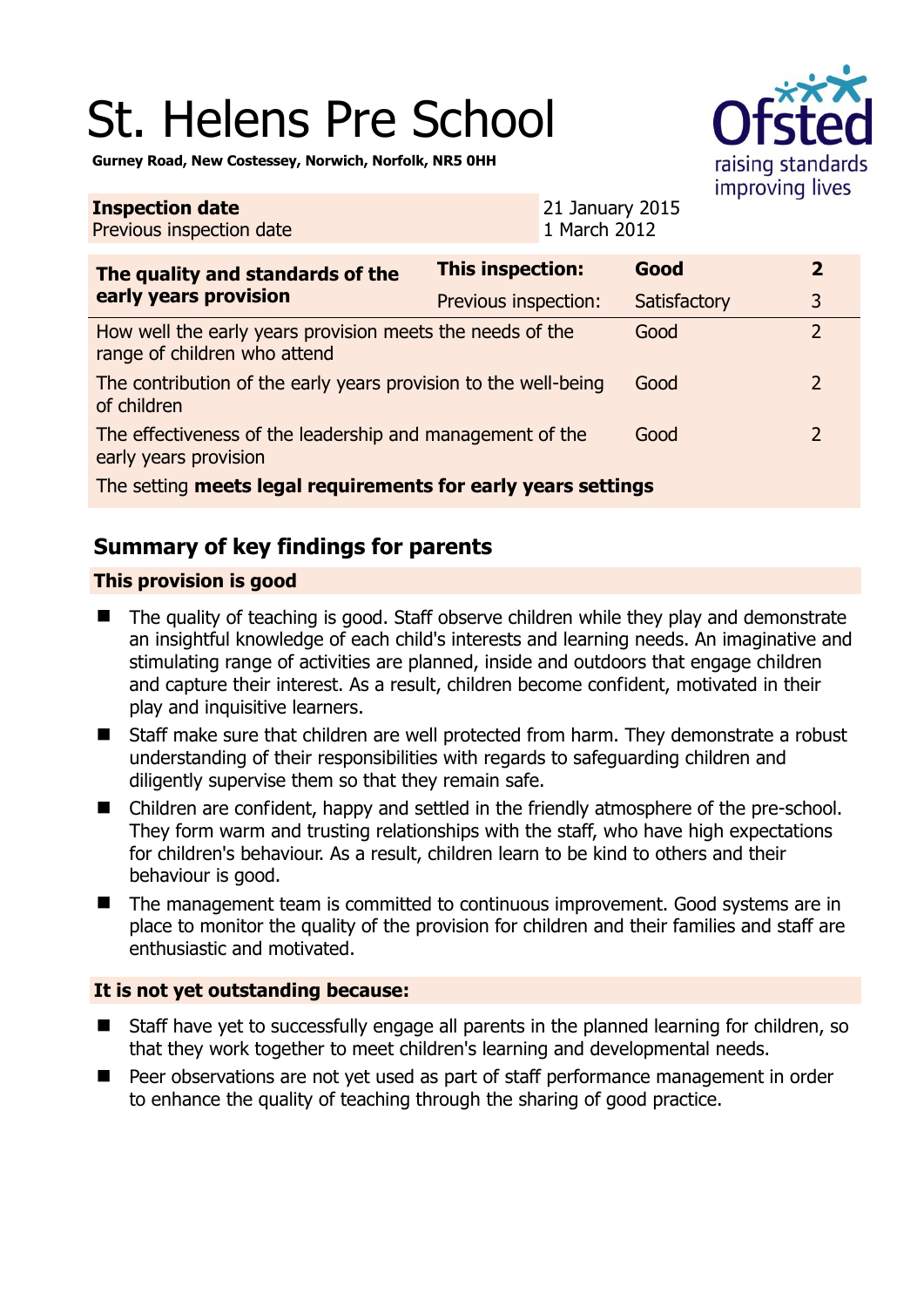## **What the setting needs to do to improve further**

#### **To further improve the quality of the early years provision the provider should:**

- **E** explore further ways to involve all parents in the learning and development of their children, by offering them more opportunities to contribute to individual learning plans and providing ideas linked to identified next steps, so that parents are able to support children's progress at home
- strengthen teaching, thereby raising children's achievements even more by: refining the systems in place for performance management of staff, for example, by carrying out peer observations, in order to identify and share the very best teaching practice amongst the staff team.

#### **Inspection activities**

- The inspector observed activities in the playroom and the outside learning environment.
- The inspector spoke with staff and children at appropriate times during the inspection.
- $\blacksquare$  The inspector held a meeting with the manager of the provision.
- The inspector looked at a sample of children's assessment records and planning documentation.
- $\blacksquare$  The inspector checked evidence of the suitability and qualifications of staff working with children, viewed the provider's self-evaluation form and improvement plan.
- The inspector took account of the views of parents spoken to on the day and from information included in the setting's own parents survey.

**Inspector**  Lindsey Cullum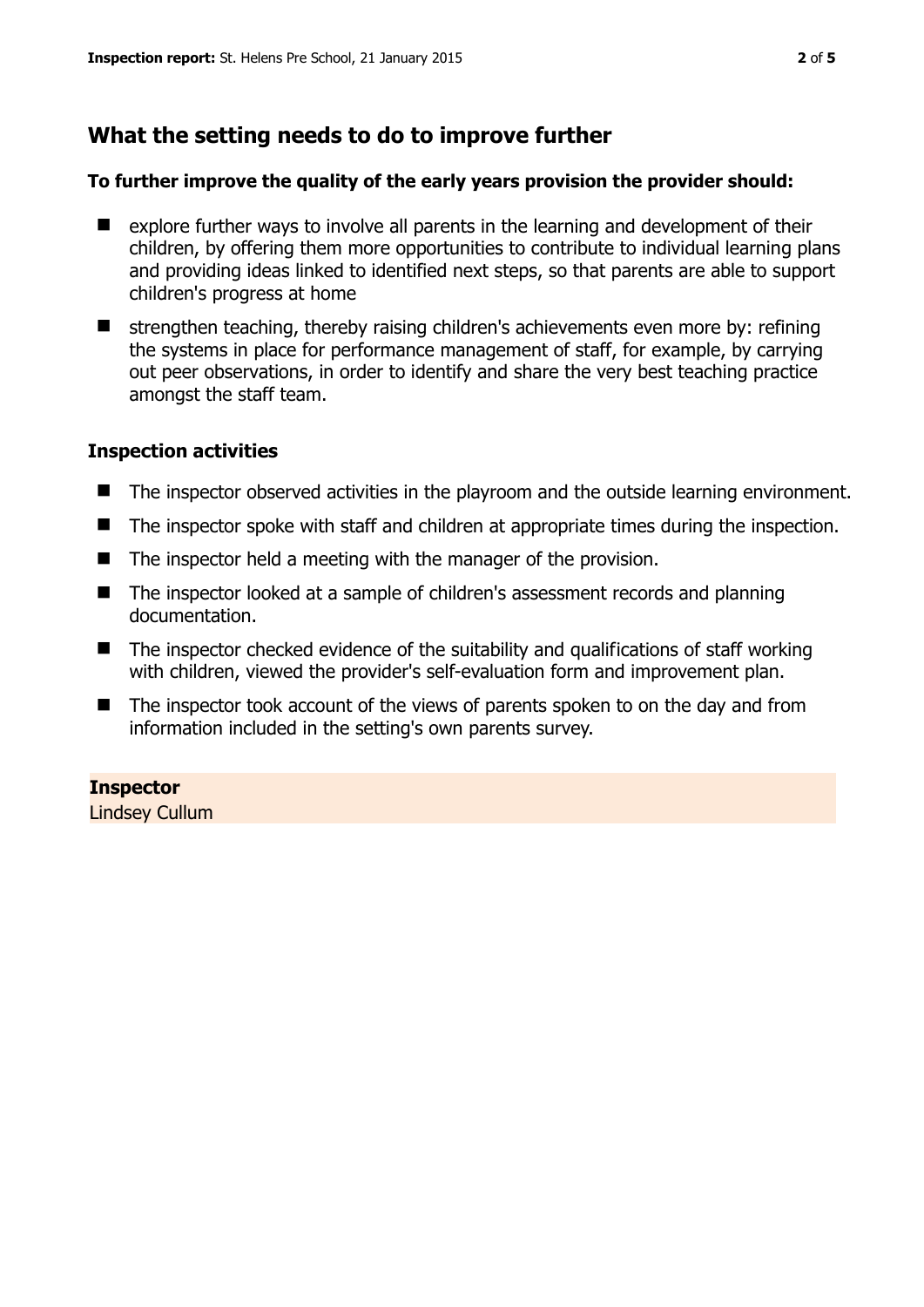## **Inspection findings**

#### **How well the early years provision meets the needs of the range of children who attend. This is good**

The quality of teaching is good. Staff get to know the children well through frequent observations while they play. This knowledge leads to the identification of clear next steps for learning, enabling staff to plan challenging and interesting activities that support children to make good progress in all areas of their learning. Children eagerly participate in group activities, such as cooking. They talk about the ingredients needed to follow the recipe and take turns to weigh and mix. As a result, children learn to cooperate and communicate with others, understand print carries meaning and simple mathematical language. Staff are on hand to support the children, encouraging them to try things for themselves and embrace new experiences with confidence. Children make choices from the wide range of resources and benefit from uninterrupted time to play and experiment. Therefore, children remain engaged and focused on activities and develop essential skills, such as thinking and problem solving, so that they are well-prepared for future learning. Parents regularly discuss their children's progress. However, the key person does not provide detailed information on the planned learning, so parents are able to fully support children's learning at home.

#### **The contribution of the early years provision to the well-being of children is good**

Staff work extremely hard each day and set out a welcoming and exciting learning environment, inside and outdoors. New children settle quickly as staff support them well, allowing time to explore the environment at their own pace and become familiar with the established routines. Children have positive relationships with the staff who respond affectionately, give praise and reassurance. Staff play alongside children, helping the younger ones understand how to behave and play safely. The outdoor environment is extremely inviting, with a wide range of equipment to promote children's physical skills. As a result, children thoroughly enjoy being out in the fresh air. Quiet space is provided inside and outdoors for children to rest and relax according to their needs.

#### **The effectiveness of the leadership and management of the early years provision is good**

Management and all staff have a good understanding of their responsibilities to safeguard children. They ensure that all staff implement policies and safe working practices effectively, to support children's health, safety and well-being. All staff have a good knowledge and understanding of how children learn. This enables them to deliver an educational programme, that has depth and breadth across all seven areas of learning. Effective tracking of children's progress means that any potential learning needs are recognised and met quickly through good partnership working with other professionals. Staff demonstrate a strong drive for further improvement. Ongoing support from managers, training and early years events attended, are successfully used to enhance team knowledge and skills. However, professional development systems have not yet extended to peer observations, in order to share good practice further amongst the staff team.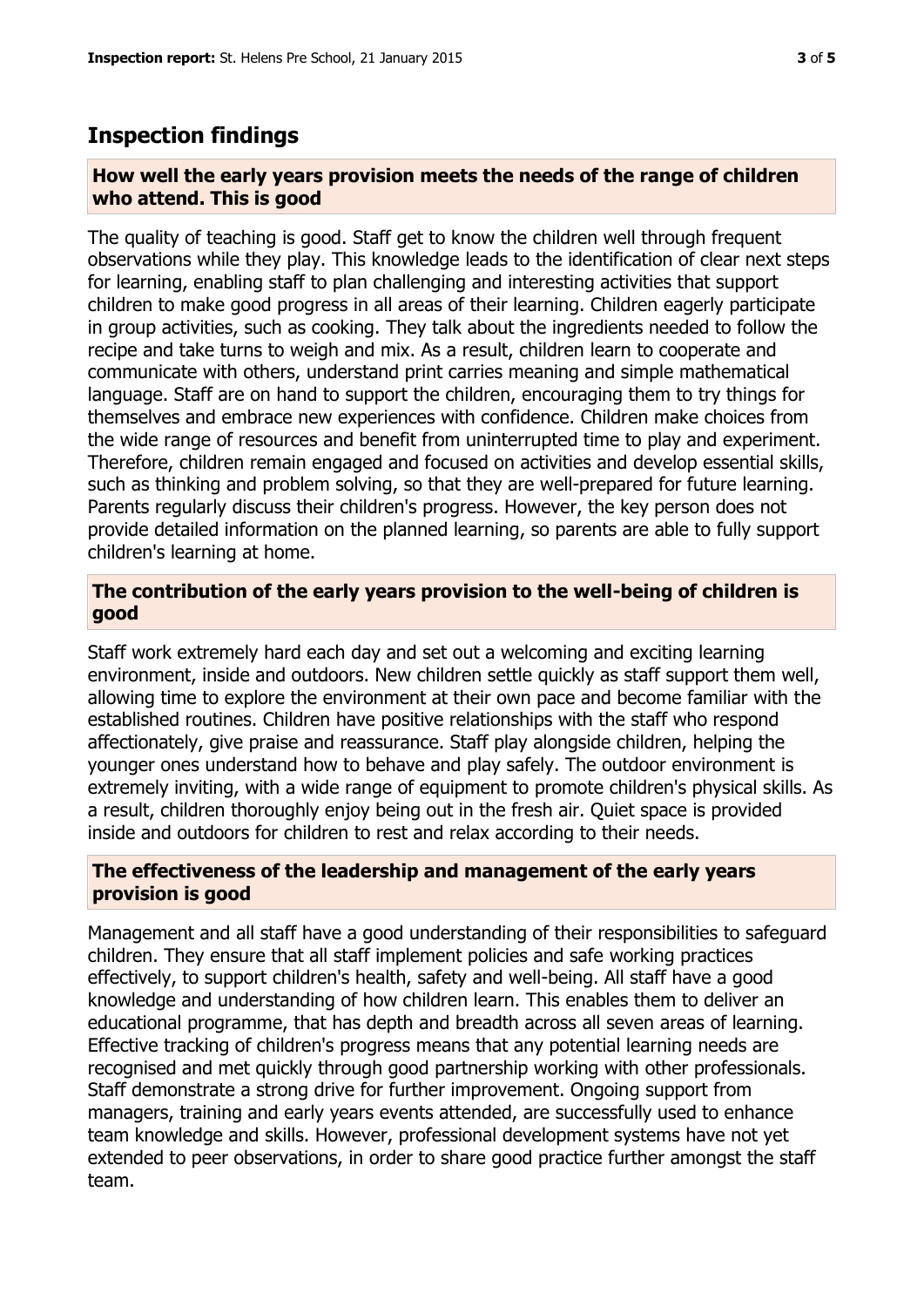## **Setting details**

| Unique reference number       | 254281                          |  |
|-------------------------------|---------------------------------|--|
| <b>Local authority</b>        | <b>Norfolk</b>                  |  |
| <b>Inspection number</b>      | 818467                          |  |
| <b>Type of provision</b>      |                                 |  |
| <b>Registration category</b>  | Childcare - Non-Domestic        |  |
| Age range of children         | $0 - 17$                        |  |
| <b>Total number of places</b> | 26                              |  |
| Number of children on roll    | 73                              |  |
| <b>Name of provider</b>       | St. Helens Pre-School Committee |  |
| Date of previous inspection   | 1 March 2012                    |  |
| <b>Telephone number</b>       | 01603 749901                    |  |

St. Helens Pre School opened in 1966 and is run by a voluntary committee. The pre-school operates from church hall premises and opens Monday to Friday, during school term time only. Sessions run from 8.45am to 2.45pm. The pre-school provides funded early education for two-, three- and four-year-old children. The pre-school employs 13 members of childcare staff. The manager holds a childcare qualification at level 4 and eight staff hold a relevant qualification at level 3.

This inspection was carried out by Ofsted under sections 49 and 50 of the Childcare Act 2006 on the quality and standards of provision that is registered on the Early Years Register. The registered person must ensure that this provision complies with the statutory framework for children's learning, development and care, known as the Early Years Foundation Stage.

Any complaints about the inspection or the report should be made following the procedures set out in the guidance 'Complaints procedure: raising concerns and making complaints about Ofsted', which is available from Ofsted's website: www.gov.uk/government/organisations/ofsted. If you would like Ofsted to send you a copy of the guidance, please telephone 0300 123 4234, or email enquiries@ofsted.gov.uk.